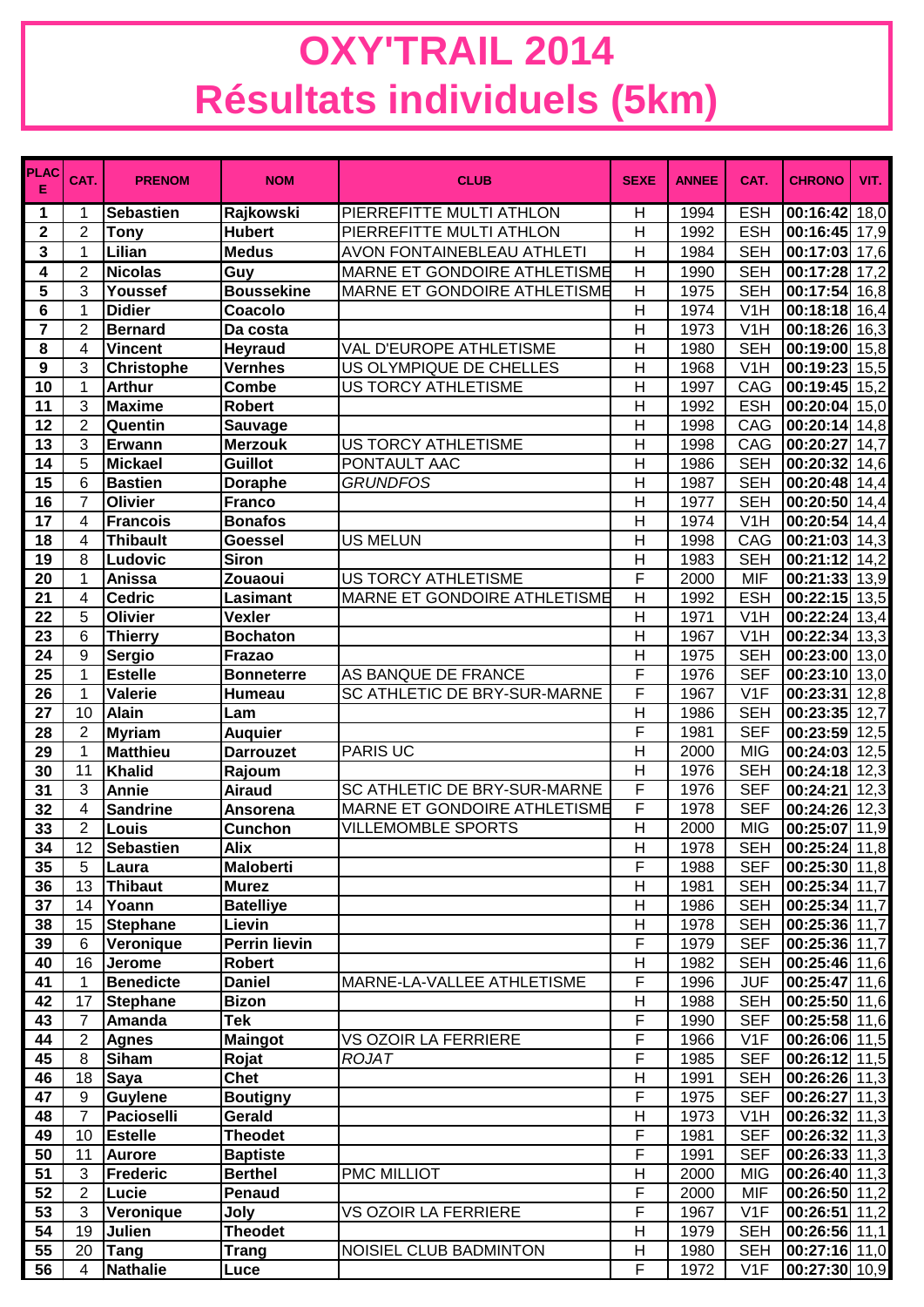| 57  | 12              | <b>Virginie</b>   | El hassani         |                                | F              | 1977 | <b>SEF</b>        | 00:27:34 10,9              |
|-----|-----------------|-------------------|--------------------|--------------------------------|----------------|------|-------------------|----------------------------|
| 58  | 5               | <b>Bertrand</b>   | Junqua             | TREE&CO                        | H              | 1992 | <b>ESH</b>        | 00:27:38 10,9              |
| 59  | 13              | <b>Celine</b>     | <b>Clavel</b>      | <b>MAIRIE NOISIEL</b>          | F              | 1980 | <b>SEF</b>        | 00:27:39 10,9              |
| 60  | 4               | <b>Elliot</b>     | <b>Touratier</b>   |                                | $\overline{H}$ | 2000 | <b>MIG</b>        | 00:27:40 10,8              |
| 61  | 6               | <b>Vincent</b>    | <b>Turquay</b>     |                                | H              | 1992 | <b>ESH</b>        | 00:27:49 10,8              |
| 62  | 5               | <b>Isabelle</b>   | <b>Girard</b>      |                                | F              | 1971 | V1F               | $\overline{00:}27:52$ 10,8 |
| 63  | 6               | <b>Sylvie</b>     | <b>Souply</b>      | PMC MILLIOT                    | F              | 1972 | V1F               | 00:28:01<br>10,7           |
| 64  | 21              | <b>Christophe</b> | <b>Chatenet</b>    |                                | $\mathsf{H}$   | 1980 | <b>SEH</b>        | 00:28:04 10,7              |
| 65  | 1               | <b>Marc</b>       | Longobardi         | TREE&CO                        | $\overline{H}$ | 1958 | V <sub>2</sub> H  | 00:28:07 10,7              |
| 66  | 14              | Ay hour           | Kev                |                                | F              | 1980 | <b>SEF</b>        | 00:28:10 10,7              |
| 67  | 15              | <b>Elodie</b>     | Sebert             |                                | F              | 1982 | <b>SEF</b>        | $\overline{00:}28:18$ 10,6 |
| 68  | 22              | Laurent           | <b>Schmitt</b>     |                                | $\overline{H}$ | 1977 | <b>SEH</b>        | 00:28:19 10,6              |
| 69  | 23              | <b>Sebastien</b>  | <b>Flament</b>     |                                | H              | 1980 | <b>SEH</b>        | 00:28:23 10,6              |
| 70  | $\, 8$          | <b>Serge</b>      | <b>Taravella</b>   | PMC MILLIOT                    | $\overline{H}$ | 1971 | V <sub>1</sub> H  | 00:28:27<br>10,5           |
| 71  | $\overline{7}$  | <b>Nicolas</b>    | Longobardi         | TREE&CO                        | H              | 1993 | <b>ESH</b>        | 00:28:31<br>10,5           |
|     | 16              | <b>Sabine</b>     | <b>Fustier</b>     |                                | F              |      |                   |                            |
| 72  |                 |                   |                    |                                |                | 1984 | <b>SEF</b>        | 00:28:32<br>10,5           |
| 73  | 24              | Jean francois     | <b>Trefle</b>      |                                | $\overline{H}$ | 1980 | <b>SEH</b>        | 00:28:41<br>10,5           |
| 74  | 25              | Felix             | <b>Trieu</b>       |                                | H              | 1979 | <b>SEH</b>        | 70,5<br>00:28:42           |
| 75  | $9\,$           | <b>Patrick</b>    | Houven             |                                | H              | 1970 | V <sub>1</sub> H  | 00:28:46 10,4              |
| 76  | 26              | <b>Bruno</b>      | Cavaciuti          |                                | H              | 1984 | <b>SEH</b>        | 00:29:00<br>10,3           |
| 77  | 10              | Lilian            | <b>Beaulieu</b>    | <b>MAIRIE NOISIEL</b>          | H              | 1970 | V <sub>1</sub> H  | 00:29:02 10,3              |
| 78  | 1               | <b>Patrice</b>    | <b>Emeriau</b>     | <b>PMC MILLIOT</b>             | H              | 1954 | V3H               | 00:29:06 10,3              |
| 79  | 27              | <b>Nicolas</b>    | Rojat              | <b>ROJAT</b>                   | Η              | 1984 | <b>SEH</b>        | 00:29:10 10,3              |
| 80  | 11              | <b>Laurent</b>    | <b>Viala</b>       |                                | Η              | 1968 | V <sub>1</sub> H  | 00:29:11<br>10,3           |
| 81  | 28              | <b>Matthieu</b>   | <b>Collin</b>      | <b>GRUNDFOS</b>                | $\overline{H}$ | 1975 | <b>SEH</b>        | 00:29:13 10,3              |
| 82  | 17              | <b>Martine</b>    | Lam                |                                | F              | 1984 | <b>SEF</b>        | 00:29:14 10,3              |
| 83  | 29              | <b>Baptiste</b>   | <b>Bouchet</b>     |                                | H              | 1979 | <b>SEH</b>        | 00:29:19 10,2              |
| 84  | $\overline{7}$  | <b>Dorothee</b>   | <b>Schmitt</b>     |                                | F              | 1972 | $\overline{V1F}$  | 00:29:26 10,2              |
| 85  | $\overline{18}$ | Julie             | <b>Michelon</b>    |                                | F              | 1987 | <b>SEF</b>        | 00:29:32 10,2              |
| 86  | 19              | Alexandra         | Payen              | TREE&CO                        | F              | 1991 | <b>SEF</b>        | $00:29:34$ 10,1            |
| 87  | 20              | <b>Sandrine</b>   | <b>Caunois</b>     |                                | F              | 1979 | <b>SEF</b>        | 00:29:37<br>10,1           |
| 88  | 21              | <b>Stephanie</b>  | <b>Moysan</b>      |                                | F              | 1980 | <b>SEF</b>        | 00:29:38 10,1              |
| 89  | 30              | <b>Kevin</b>      | <b>Damerval</b>    | TREE&CO                        | $\overline{H}$ | 1988 | <b>SEH</b>        | 00:29:39 10,1              |
| 90  | 22              | <b>Christelle</b> | Renar              |                                | F              | 1989 | <b>SEF</b>        | 00:29:41<br>10,1           |
| 91  | 8               | <b>Celine</b>     | <b>Pericaud</b>    |                                | F              | 1971 | V1F               | 00:29:47<br>70,1           |
| 92  | $9\,$           | Fabienne          | <b>Chaumaz</b>     | <b>WHITE HARRIERS SURESNES</b> | F              | 1971 | V1F               | $\overline{00:}29:48$ 10,1 |
|     |                 |                   |                    |                                |                |      |                   |                            |
| 93  | 31              | <b>Francois</b>   | Wong               |                                | H<br>F         | 1987 | SEH               | $[00:29:51]$ 10,1          |
| 94  | 23              | <b>Celine</b>     | Beaujean           |                                |                | 1976 | <b>SEF</b>        | 00:29:54 10,0              |
| 95  | 24              | <b>Antonella</b>  | Gaillard corvaglia |                                | F              | 1975 | <b>SEF</b>        | 00:29:54 10,0              |
| 96  | 10              | Fabienne          | Le morvan          |                                | F              | 1967 | V <sub>1</sub> F  | 00:29:54 10,0              |
| 97  | 11              | <b>Cecile</b>     | Chresteil          |                                | F              | 1971 | $\overline{V1F}$  | 00:30:07 10,0              |
| 98  | 25              | <b>Sophie</b>     | Phuong             |                                | F              | 1988 | <b>SEF</b>        | 00:30:08 10,0              |
| 99  | $\overline{5}$  | Teo               | <b>Mignon</b>      |                                | H              | 2000 | <b>MIG</b>        | $00:30:16$ 9,9             |
| 100 | 12              | <b>Denis</b>      | Thellier           |                                | H              | 1972 | V <sub>1</sub> H  | $\overline{00:}30:16$ 9,9  |
| 101 | 26              | <b>Sandrine</b>   | <b>Guillemer</b>   |                                | F              | 1978 | <b>SEF</b>        | 9,9<br>00:30:17            |
| 102 | 27              | Laetitia          | <b>Treton</b>      |                                | F              | 1975 | <b>SEF</b>        | 00:30:24<br>9,9            |
| 103 | $\mathbf{1}$    | <b>Marjorie</b>   | <b>Dutier</b>      |                                | F              | 1992 | <b>ESF</b>        | 00:30:26<br>9,9            |
| 104 | 28              | Laura             | <b>Dutier</b>      |                                | F              | 1989 | <b>SEF</b>        | 00:30:27<br>9,9            |
| 105 | 29              | <b>Delphine</b>   | Lay                |                                | F              | 1978 | <b>SEF</b>        | 00:30:37<br>9,8            |
| 106 | 32              | Van quang         | Pham               | <b>USLVB</b>                   | $\overline{H}$ | 1984 | <b>SEH</b>        | $00:30:45$ 9,8             |
| 107 | 12              | Rie               | <b>Saito</b>       |                                | F              | 1971 | V1F               | $00:30:58$ 9,7             |
| 108 | 30              | <b>Melanie</b>    | <b>Muczka</b>      |                                | F              | 1980 | <b>SEF</b>        | 00:31:03<br>9,7            |
| 109 | 31              | <b>Celine</b>     | <b>Vizard</b>      |                                | F              | 1986 | <b>SEF</b>        | 00:31:03<br>9,7            |
| 110 | 32              | Sonia             | <b>Chambolle</b>   |                                | F              | 1991 | <b>SEF</b>        | 00:31:11<br>9,6            |
| 111 | 33              | <b>Isabelle</b>   | <b>Bouchet</b>     |                                | F              | 1981 | <b>SEF</b>        | 00:31:13<br>9,6            |
| 112 | 13              | <b>Claire</b>     | <b>Diouf</b>       |                                | F              | 1967 | V <sub>1</sub> F  | 00:31:25<br>9,5            |
| 113 | 1               | <b>Patricia</b>   | <b>Engrand</b>     |                                | F              | 1960 | V <sub>2F</sub>   | 00:31:34<br>9,5            |
| 114 | 13              |                   | <b>Braun</b>       |                                | H              | 1973 | V <sub>1</sub> H  | 00:31:44<br>9,5            |
|     |                 | <b>Thorsten</b>   |                    |                                | F              |      |                   |                            |
| 115 | 14              | <b>Carole</b>     | <b>Goessel</b>     |                                |                | 1969 | $\overline{V}$ 1F | 9,4<br>00:31:46            |
| 116 | 34              | <b>Thuy vy</b>    | Pham               |                                | F              | 1981 | <b>SEF</b>        | 00:31:49<br>9,4            |
| 117 | 14              | <b>Christophe</b> | Rossigneux         | <b>GRUNDFOS</b>                | Н              | 1966 | V <sub>1</sub> H  | $00:31:50$ 9,4             |
| 118 | 2               | Veronique         | <b>Bellone</b>     |                                | F              | 1964 | V2F               | 00:31:52<br>9,4            |
| 119 | 35              | <b>Thuy</b>       | Lam                |                                | F              | 1980 | <b>SEF</b>        | 00:31:52<br>9,4            |
| 120 | 36              | <b>Elise</b>      | <b>Chauvet</b>     |                                | F              | 1987 | <b>SEF</b>        | 00:31:54<br>9,4            |
| 121 | 15              | Olivier           | D abunto           |                                | H              | 1972 | V <sub>1</sub> H  | 00:31:59<br>9,4            |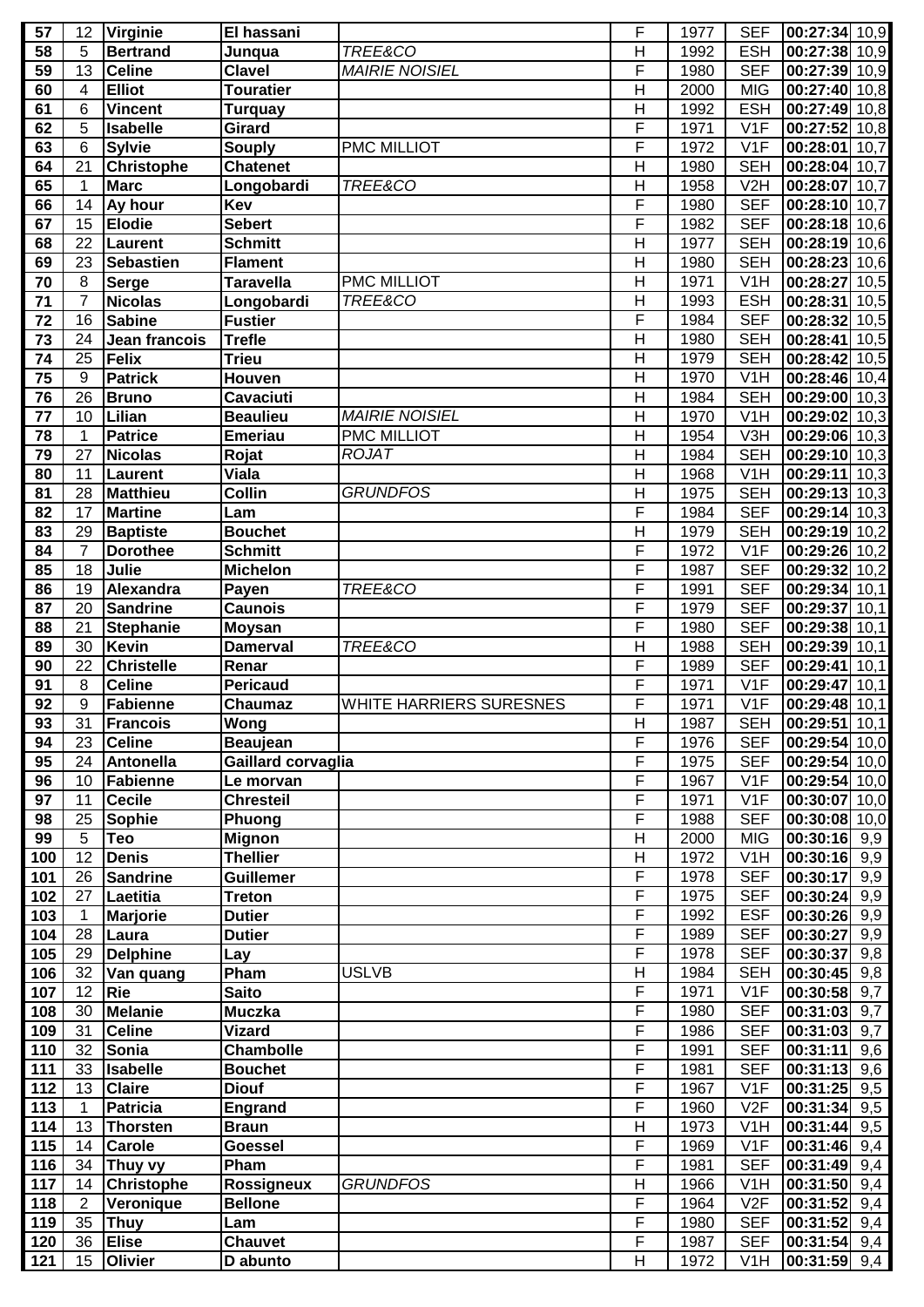| 122 | 1              | Nelly                  | Laporterie                  |                            | F              | 1931 | V5F              | $\overline{00:}32:04$ 9,4 |                  |
|-----|----------------|------------------------|-----------------------------|----------------------------|----------------|------|------------------|---------------------------|------------------|
| 123 | 15             | <b>Sandrine</b>        | D abunto                    | UNION NORD EST 95 A        | F              | 1973 | V1F              | 00:32:06                  | 9,3              |
| 124 | 6              | Alexandre              | <b>Kfoury</b>               |                            | H              | 2000 | <b>MIG</b>       | 00:32:08                  | 9,3              |
| 125 | 3              | <b>Morgane</b>         | <b>Maingot</b>              | VS OZOIR LA FERRIERE       | F              | 1999 | <b>MIF</b>       | 00:32:11                  | 9,3              |
| 126 | 16             | <b>Sophie</b>          | Guilhem                     |                            | F              | 1968 | V1F              | 00:32:21                  | 9,3              |
| 127 | 37             | <b>Helene</b>          | <b>Tong</b>                 |                            | F              | 1980 | <b>SEF</b>       | 00:32:23                  | 9,3              |
| 128 | 33             | Jeremy                 | <b>Ngo</b>                  |                            | $\mathsf{H}$   | 1990 | <b>SEH</b>       | 00:32:24                  | 9,3              |
| 129 | 17             | <b>Marina</b>          | <b>Estevant</b>             |                            | F              | 1965 | V1F              | 00:32:25                  | 9,3              |
| 130 | 34             | <b>Steve</b>           | Lemoine                     |                            | H              | 1988 | <b>SEH</b>       | 00:32:29                  | 9,2              |
|     |                |                        |                             |                            | F              |      |                  |                           |                  |
| 131 | 38             | Marilyne               | Lam                         |                            |                | 1987 | <b>SEF</b>       | 00:32:32                  | 9,2              |
| 132 | 18             | <b>Huguette</b>        | Gordien                     |                            | F              | 1968 | V1F              | 00:32:36                  | 9,2              |
| 133 | 19             | <b>Sandrine</b>        | Pirroni                     |                            | F              | 1970 | V1F              | 00:32:37                  | 9,2              |
| 134 | 39             | Ludivine               | <b>Anscieau</b>             |                            | F              | 1976 | <b>SEF</b>       | 00:32:45                  | 9,2              |
| 135 | 40             | <b>Marine</b>          | Lespessailles               |                            | F              | 1988 | <b>SEF</b>       | 00:32:47                  | $\overline{9,2}$ |
| 136 | 41             | Aexandra               | <b>Bory</b>                 |                            | F              | 1982 | <b>SEF</b>       | 00:32:50                  | 9,1              |
| 137 | 35             | <b>Christopher</b>     | <b>Goossens</b>             |                            | $\overline{H}$ | 1982 | <b>SEH</b>       | 00:32:51                  | 9,1              |
| 138 | $\overline{2}$ | <b>Maud</b>            | <b>Eymeoud</b>              |                            | F              | 1993 | <b>ESF</b>       | 00:32:52                  | 9,1              |
| 139 | 42             | <b>Pascale</b>         | <b>Pickering</b>            |                            | F              | 1979 | <b>SEF</b>       | 00:32:52                  | 9,1              |
| 140 | 43             | <b>Emilie</b>          | Gascoin                     |                            | F              | 1981 | <b>SEF</b>       | 00:32:58                  | 9,1              |
| 141 | 44             | <b>Vanessa</b>         | <b>Panatier mabille</b>     |                            | F              | 1981 | <b>SEF</b>       | 00:32:58                  | 9,1              |
| 142 | 45             | <b>Marie</b>           | Cohen                       |                            | F              | 1981 | <b>SEF</b>       | 00:33:00                  | 9,1              |
| 143 | 36             | <b>Francois</b>        | Luong                       |                            | H              | 1979 | <b>SEH</b>       | 00:33:07                  | 9,1              |
| 144 | 20             | <b>Nadine</b>          | Lejeune                     |                            | F              | 1965 | V1F              | 00:33:07                  | 9,1              |
| 145 | 3              | <b>Martine</b>         | <b>Simonnet</b>             |                            | F              | 1964 | V2F              | 00:33:08                  | 9,1              |
|     |                |                        |                             |                            |                |      |                  |                           |                  |
| 146 | 16             | Jean francois          | <b>Aubruchet</b>            |                            | H              | 1966 | V <sub>1</sub> H | 00:33:10                  | 9,0              |
| 147 | $\overline{4}$ | <b>Thongsay</b>        | Souphavongsay               |                            | F              | 1958 | V2F              | 00:33:16                  | 9,0              |
| 148 | 21             | <b>Christine</b>       | <b>Tavares lopes</b>        | <b>MAIRIE NOISIEL</b>      | F              | 1974 | V1F              | 00:33:22                  | 9,0              |
| 149 | 46             | Lucie                  | <b>Bureau</b>               |                            | F              | 1986 | <b>SEF</b>       | 00:33:24                  | 9,0              |
| 150 | 22             | Karine                 | Gip                         |                            | F              | 1967 | V1F              | 00:33:26                  | 9,0              |
| 151 | $\overline{4}$ | Virginie               | <b>Colletin</b>             | <b>MAIRIE NOISIEL</b>      | F              | 1999 | <b>MIF</b>       | 00:33:27                  | 9,0              |
| 152 | 37             | Jonathan               | <b>Beuzet</b>               | <b>GRUNDFOS</b>            | $\overline{H}$ | 1985 | <b>SEH</b>       | 00:33:31                  | 9,0              |
| 153 | 5              | Loic                   | <b>Valck</b>                |                            | H              | 1998 | CAG              | 00:33:31                  | 9,0              |
| 154 | 47             | <b>Aurelie</b>         | Grognet                     |                            | F              | 1984 | <b>SEF</b>       | 00:33:34                  | 8,9              |
| 155 | 48             | Virginie               | Lagnieux tardy              |                            | F              | 1976 | <b>SEF</b>       | 00:33:37                  | 8,9              |
| 156 | 49             | <b>Kathia</b>          | Lucette                     |                            | F              | 1980 | <b>SEF</b>       | 00:33:38                  | 8,9              |
| 157 | 50             | <b>Cecile</b>          | Livatthana                  |                            | F              | 1980 | <b>SEF</b>       | 00:33:49                  | 8,9              |
| 158 | 23             | Valerie                | <b>Cephise</b>              | <b>UNION NORD EST 95 A</b> | F              | 1972 | V1F              | $ 00:33:59 $ 8,8          |                  |
| 159 | 51             | Phangnanouvo Siriphone |                             |                            | F              | 1976 | <b>SEF</b>       | 00:34:02                  | 8,8              |
| 160 | 5              | <b>Nathalie</b>        | Longobardi                  | TREE&CO                    | F              | 1964 | V2F              | 00:34:07                  | 8,8              |
| 161 | 52             | <b>Sophany</b>         | Pun                         |                            | F              | 1984 | <b>SEF</b>       | 00:34:11                  | 8,8              |
| 162 | 38             | Amina                  | Lkeopaseuth                 |                            | Η              | 1983 | <b>SEH</b>       | 00:34:12                  | 8,8              |
| 163 | 24             | <b>Marylene</b>        | <b>Voliot</b>               |                            | F              | 1972 | V <sub>1</sub> F | 00:34:17                  | 8,8              |
|     |                |                        |                             |                            | F              |      |                  |                           |                  |
| 164 | 53             | Virginie               | <b>Betrancourt</b>          |                            |                | 1977 | <b>SEF</b>       | 00:34:21                  | 8,7              |
| 165 | 54             | Julie                  | <b>Nouvion</b>              |                            | F              | 1983 | <b>SEF</b>       | 00:34:21                  | 8,7              |
| 166 | 55             | <b>Adeline</b>         | <b>Denis</b>                |                            | F              | 1989 | <b>SEF</b>       | 00:34:22                  | 8,7              |
| 167 | 39             | <b>Matthew</b>         | <b>Marmanillo cateriano</b> |                            | H              | 1982 | <b>SEH</b>       | $00:34:23$ 8,7            |                  |
| 168 | 56             | <b>Katherine</b>       | Anchorena                   |                            | F              | 1986 | <b>SEF</b>       | 00:34:23                  | 8,7              |
| 169 | 57             | <b>Marie caroline</b>  | <b>Avisse</b>               | <b>MAIRIE NOISIEL</b>      | F              | 1977 | <b>SEF</b>       | $00:34:30$ 8,7            |                  |
| 170 | 58             | <b>Charlotte</b>       | <b>Eymeoud</b>              |                            | F              | 1991 | <b>SEF</b>       | 00:34:36                  | 8,7              |
| 171 | 3              | Alisson                | <b>Taburet</b>              |                            | F              | 1992 | <b>ESF</b>       | $00:34:45$ 8,6            |                  |
| 172 | 25             | Marie helene           | <b>Dion</b>                 |                            | F              | 1968 | V <sub>1</sub> F | $00:34:46$ 8,6            |                  |
| 173 | $\overline{2}$ | <b>Philippe</b>        | Leroy                       |                            | Η              | 1958 | V2H              | 00:34:50                  | 8,6              |
| 174 | 59             | <b>Amandine</b>        | <b>Fisel</b>                |                            | F              | 1989 | <b>SEF</b>       | 00:34:51                  | 8,6              |
| 175 | 26             | Veronique              | <b>Bauzil</b>               |                            | F              | 1971 | V <sub>1</sub> F | $00:34:56$ 8,6            |                  |
| 176 | 27             | <b>Florence</b>        | <b>Haulon</b>               |                            | F              | 1973 | V1F              | $00:34:56$ 8,6            |                  |
| 177 | 28             | <b>Florence</b>        | Le gal                      |                            | F              | 1972 | V <sub>1F</sub>  | 00:35:00                  | 8,6              |
| 178 | 60             | <b>Tenessee</b>        | <b>Brouta</b>               |                            | F              | 1987 | <b>SEF</b>       | 00:35:05                  | 8,6              |
| 179 | $\overline{7}$ | Alexandre              | <b>Davoine</b>              |                            | Η              | 1999 | <b>MIG</b>       | 00:35:24                  | 8,5              |
| 180 | 17             | <b>Eric</b>            | <b>Davoine</b>              |                            | H              | 1971 | V <sub>1</sub> H | 00:35:33                  | 8,4              |
| 181 | 61             | <b>Celine</b>          | Leroy                       |                            | F              | 1987 | <b>SEF</b>       | 00:35:42                  | 8,4              |
| 182 | 40             | <b>Mickael</b>         | Zamord                      |                            | Η              | 1986 | <b>SEH</b>       | 00:35:51                  | 8,4              |
| 183 | 6              |                        |                             |                            | F              | 1964 | V2F              |                           |                  |
|     | 29             | <b>Carole</b>          | <b>Bethencourt</b>          |                            | F              |      | V <sub>1</sub> F | $00:35:52$ 8,4            |                  |
| 184 |                | Sonia                  | <b>Trabelsi</b>             |                            |                | 1969 |                  | $00:35:54$ 8,4            |                  |
| 185 | 62             | <b>Annie</b>           | <b>Ngo</b>                  |                            | F              | 1984 | <b>SEF</b>       | $00:35:58$ 8,3            |                  |
| 186 | 30             | Sandrine               | <b>Lopes</b>                |                            | F              | 1973 | V1F              | $00:36:25$ 8,2            |                  |